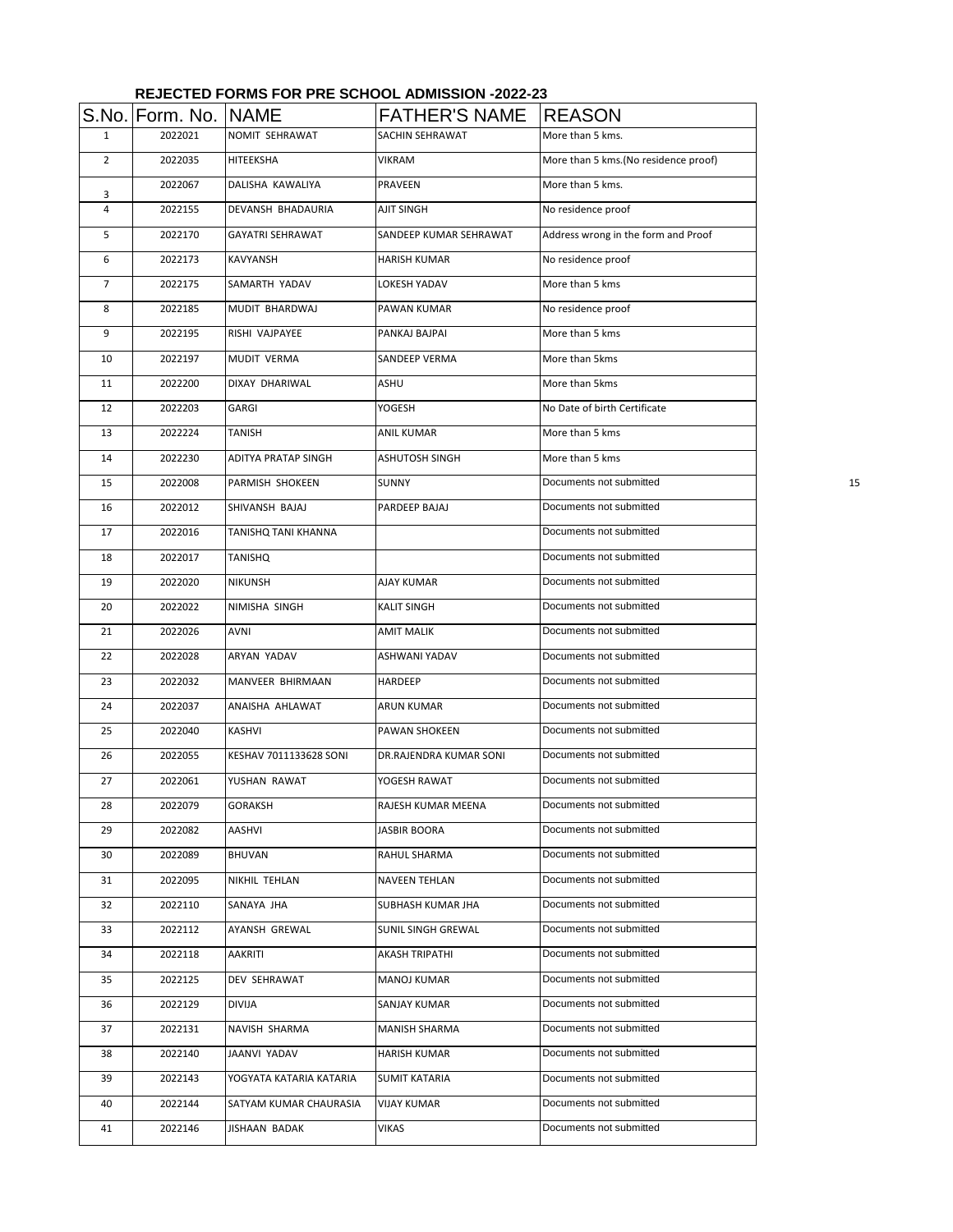| 42 | 2022147 | NAVYA GULLIYA          | <b>GAJENDRA SINGH</b>   | Documents not submitted |
|----|---------|------------------------|-------------------------|-------------------------|
| 43 | 2022148 | ARUSH SHARMA           | SANDEEP KUMAR           | Documents not submitted |
| 44 | 2022161 | AARIT YADAV            | <b>BHUPENDER</b>        | Documents not submitted |
| 45 | 2022163 | SURENDRA KUMAR         | <b>SURENDRA KUMAR</b>   | Documents not submitted |
| 46 | 2022167 | HRIDYANSH NINANEYA     | SAHIL NINANEYA          | Documents not submitted |
| 47 | 2022169 | PARMISH SHOKEEN        | SUNNY                   | Documents not submitted |
| 48 | 2022172 | SIRISHA                | <b>VIKAS YADAV</b>      | Documents not submitted |
| 49 | 2022176 | KAVISH KAUSHIK         | <b>BHARAT KAUSHIK</b>   | Documents not submitted |
| 50 | 2022184 | PRANSHU YADAV          | NEERAJ YADAV            | Documents not submitted |
| 51 | 2022189 | PRIYANSHI YADAV        | JAI BHAGWAN YADAV       | Documents not submitted |
| 52 | 2022191 | AADVIK SAINI           | <b>SACHIN SAINI</b>     | Documents not submitted |
| 53 | 2022192 | ADVIKA BHASKAR KUMBHAR | BHASKAR VASUDEV KUMBHAR | Documents not submitted |
| 54 | 2022194 | GARV                   |                         | Documents not submitted |
| 55 | 2022204 | ADVAITA DUTTA          | <b>MANOJ DUTTA</b>      | Documents not submitted |
| 56 | 2022205 | SHRAGVI PATHAK         | PANKAJ K. PATHAK        | Documents not submitted |
| 57 | 2022206 | ADYAANT CHAUHAN        | <b>SUMIT CHAUHAN</b>    | Documents not submitted |
| 58 | 2022207 | <b>DIVYA</b>           | <b>BIJENDER SINGH</b>   | Documents not submitted |
| 59 | 2022208 | AADYAA SOLOMON BEHERA  | <b>SOLOMON BEHERA</b>   | Documents not submitted |
| 60 | 2022210 | PARTH                  | <b>HEMANT KUMAR</b>     | Documents not submitted |
| 61 | 2022212 | MYRA CHAUDHARY         | DEEPAK CHAUDHARY        | Documents not submitted |
| 62 | 2022215 | ARJUN DAHIYA           | NARESH DAHIYA           | Documents not submitted |
| 63 | 2022216 | AYANSH DAHIYA          | NAVEEN DAHIYA           | Documents not submitted |
| 64 | 2022219 | BHUMI SINGH            | PRADEEP SINGH           | Documents not submitted |
| 65 | 2022226 | <b>HUNAR</b>           | RAJESH KATARIA          | Documents not submitted |
| 66 | 2022227 | TIVSHI SHARMA          | JAGMOHAN SHARMA         | Documents not submitted |
| 67 | 2022228 | VAISHNAVI AJMANI       |                         | Documents not submitted |
| 68 | 2022229 | THEA VATS              | <b>SHAKTI VATS</b>      | Documents not submitted |
| 69 | 2022231 | ANMOL GUPTA            | AMIT KUMAR              | Documents not submitted |
| 70 | 2022232 | BHUVIKA                | PANKAJ KUMAR            | Documents not submitted |
| 71 | 2022233 | VASHU                  | RAVINDER KUMAR          | Documents not submitted |
|    |         |                        |                         |                         |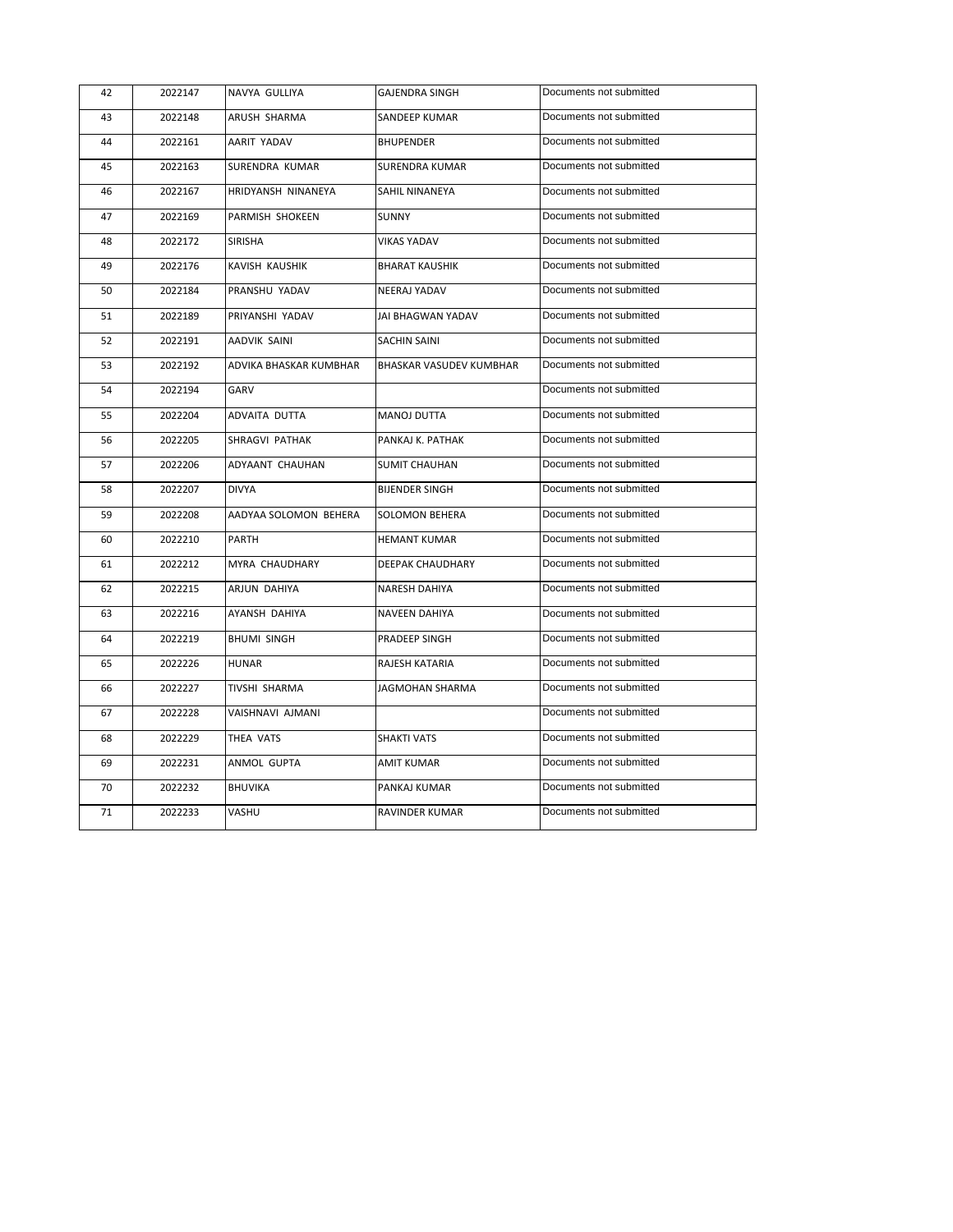## SECURED EQUAL POINTS DRAW LIST - **BOYS** 2022-2023

| S.NO.          | FORM.NO. | <b>NAME</b>       | <b>FATHER'S NAME</b>   | <b>POINTS</b> |
|----------------|----------|-------------------|------------------------|---------------|
| 1              | 2022001  | JAKSH             | <b>ASHUTOSH</b>        | 20            |
| $\overline{2}$ | 2022004  | <b>BHAVIK</b>     | <b>SUNIL KUMAR</b>     | 20            |
| 3              | 2022005  | NEATIK BAVANIYA   | PAWAN KUMAR            | 20            |
| 4              | 2022006  | SHIVANSH RISHI    | <b>NAVEEN RISHI</b>    | 20            |
| 5              | 2022009  | CHAKSH GULIA      | NEERAJ GULIA           | 20            |
| 6              | 2022010  | SWASTIK KAUSHIK   | AMAL KAUSHIK           | 20            |
| $\overline{7}$ | 2022011  | PANSHUL LOHCHAB   | NISHANT LOHCHAB        | 20            |
| 8              | 2022014  | YUG KAUSHIK       | <b>VIPIN KAUSHIK</b>   | 20            |
| 9              | 2022023  | RIYANSH KHANNA    | <b>ARUN KUMAR</b>      | 20            |
| 10             | 2022024  | NAMAN KUMAR       | <b>NARESH KUMAR</b>    | 20            |
| 11             | 2022025  | YASHAS ARORA      | <b>SATDEV ARORA</b>    | 20            |
| 12             | 2022027  | DHRUV YADAV       | <b>KARAN YADAV</b>     | 20            |
| 13             | 2022029  | TANISH KADIAN     | PARDEEP SINGH          | 20            |
| 14             | 2022030  | VIVANSH YADAV     | <b>VINAY YADAV</b>     | 20            |
| 15             | 2022036  | AARAV UPADHYAY    | DEEPAK UPADHYAY        | 20            |
| 16             | 2022042  | MAYANK BHARDWAJ   | ABHISHEK               | 20            |
| 17             | 2022043  | MANVIK JAIN       | <b>VINEET JAIN</b>     | 20            |
| 18             | 2022044  | JAYANT DAHIYA     | <b>SUNIL KUMAR</b>     | 20            |
| 19             | 2022046  | NIKUNJ KATARIA    | RAHUL KUMAR KATARIA    | 20            |
| 20             | 2022050  | NITIN KUMAR       | SANDEEP KUMAR THAKUR   | 20            |
| 21             | 2022051  | LAKSHYA           | <b>NAVEEN KUMAR</b>    | 20            |
| 22             | 2022053  | ADITYA MALIK      | DINESH KUMAR           | 20            |
| 23             | 2022056  | RAYANSH           | <b>SURENDER SINGH</b>  | 20            |
| 24             | 2022057  | AADIV CHAHAR      | <b>ANIL KUMAR</b>      | 20            |
| 25             | 2022059  | YATHARTH GREWAL   | <b>JEETENDER KUMAR</b> | 20            |
| 26             | 2022064  | SHIVANK KUMAR JHA | SHANKAR KUMAR          | 20            |
| 27             | 2022065  | VIVAAN KUMAR      | <b>VINAY KUMAR</b>     | 20            |
| 28             | 2022066  | ADARSH SEMWAL     | SANTOSH KUMAR SEMWAL   | 20            |
| 29             | 2022070  | REYANSH BANSAL    | PUNIT BANSAL           | 20            |
| 30             | 2022071  | CHIRAG SINGH      | BIJENDER               | 20            |
| 31             | 2022074  | RIYANSH           | KANVARPAL              | 20            |
| 32             | 2022075  | YUG YADAV         | SANJAY YADAV           | 20            |
| 33             | 2022076  | <b>HAYANSH</b>    | <b>VIJENDER KUMAR</b>  | 20            |
| 34             | 2022077  | JIANSH            | AMIT GULIA             | 20            |
| 35             | 2022083  | GARVIT            | <b>NAVEEN KUMAR</b>    | 20            |
| 36             | 2022084  | TANUSH            | <b>UMESH</b>           | 20            |
| 37             | 2022087  | ARJUN PANGHAL     | ATTAR SINGH            | 20            |